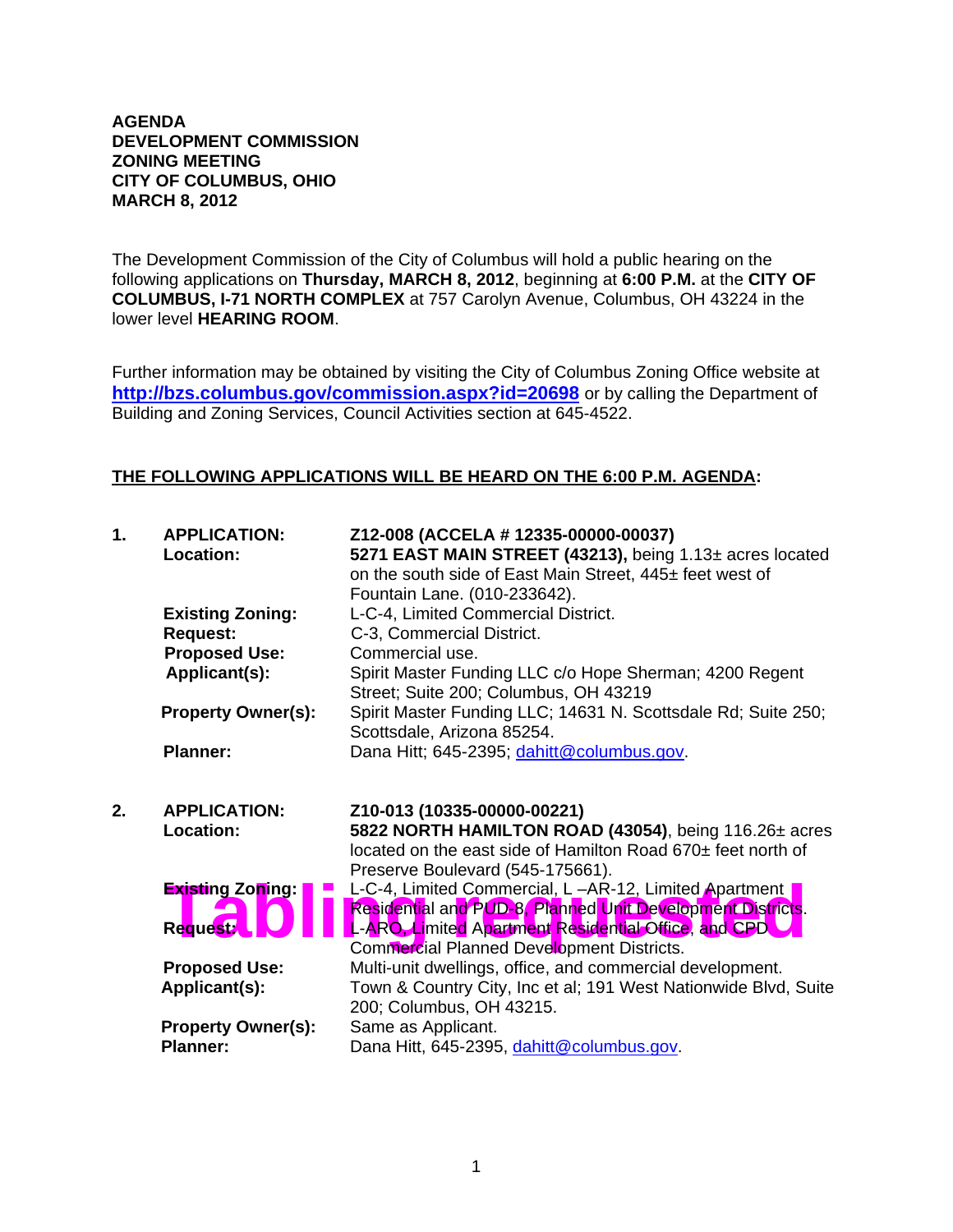| 3. | <b>APPLICATION:</b><br>Location: | Z12-001 (11335-00000-00753)<br>4042 MORSE ROAD (43230), being 13.53± acres located at the<br>northeast corner of Transit Drive and Service Road 7A, 650±<br>feet north of Morse Road (600-150027). |
|----|----------------------------------|----------------------------------------------------------------------------------------------------------------------------------------------------------------------------------------------------|
|    | <b>Existing Zoning:</b>          | CPD, Commercial Planned Development District.                                                                                                                                                      |
|    | <b>Request:</b>                  | CPD, Commercial Planned Development District.                                                                                                                                                      |
|    | <b>Proposed Use:</b>             | Extended-stay hotel.                                                                                                                                                                               |
|    | Applicant(s):                    | Columbus Executive Suites, LLC; c/o Jill S. Tangeman,                                                                                                                                              |
|    |                                  | Attorney; 52 East Gay Street; Columbus, OH 43215.                                                                                                                                                  |
|    | <b>Property Owner(s):</b>        | Faith Christian Center; c/o Ed Wilcox; 5202 Smothers Road;<br>Westerville, OH 43082.                                                                                                               |
|    | <b>Planner:</b>                  | Shannon Pine, 645-2208, spine@columbus.gov.                                                                                                                                                        |
| 4. | <b>APPLICATION:</b>              | Z11-023 (11335-00000-00427) (RECONSIDERATION)                                                                                                                                                      |
|    | Location:                        | 812 MANSFIELD AVENUE (43219), being 0.23± acres located                                                                                                                                            |
|    |                                  | on the east side Mansfield Avenue, 145± feet north of Bliss                                                                                                                                        |
|    |                                  | Street. (010-004218, North Central Area Commission).                                                                                                                                               |
|    | <b>Existing Zoning:</b>          | R-3, Residential District                                                                                                                                                                          |
|    | <b>Request:</b>                  | L-M, Limited Manufacturing District.                                                                                                                                                               |
|    | <b>Proposed Use:</b>             | Warehouse or office uses.                                                                                                                                                                          |
|    | Applicant(s):                    | Donald J. Compton & Anna B. Compton, Trustees; c/o Jeffrey L.                                                                                                                                      |
|    |                                  | Brown, Atty.; Smith and Hale; 37 West Broad Street, Suite 725;                                                                                                                                     |
|    |                                  | Columbus, OH 43215.                                                                                                                                                                                |
|    | <b>Property Owner(s):</b>        | Donald J. Compton & Anna B. Compton, Trustees; 1000 Urlin                                                                                                                                          |
|    |                                  | Avenue; Worthington, OH 43212                                                                                                                                                                      |
|    | <b>Planner:</b>                  | Dana Hitt, 645-2395; dahitt@columbus.gov                                                                                                                                                           |
| 5. | <b>APPLICATION:</b>              | Z12-004 (ACCELA # 12335-00000-00003)                                                                                                                                                               |
|    | Location:                        | 1140 CHAMBERS ROAD (43212), being 0.06± acres located                                                                                                                                              |
|    |                                  | on the north side of Chambers Road, 700± feet west of Kenny                                                                                                                                        |
|    |                                  | Road. (010-082247).                                                                                                                                                                                |
|    | <b>Existing Zoning:</b>          | R, Rural District.                                                                                                                                                                                 |
|    | <b>Request:</b>                  | L-M, Limited Manufacturing District.                                                                                                                                                               |
|    | <b>Proposed Use:</b>             | Commercial use.                                                                                                                                                                                    |
|    | Applicant(s):                    | Westwood Cabinetry and Millwork, LLC; c/o Jeffrey L. Brown,                                                                                                                                        |
|    |                                  | Atty.; Smith and Hale; 37 West Broad Street, Suite 725;                                                                                                                                            |
|    |                                  | Columbus, OH 43215.                                                                                                                                                                                |
|    | <b>Property Owner(s):</b>        | Estate of Rebecca Larkins c/o J. Michael Evans, Administrator;<br>261 W. Johnstown Road; Columbus, Ohio 43230.                                                                                     |
|    | <b>Planner:</b>                  | Dana Hitt; 645-2395; dahitt@columbus.gov.                                                                                                                                                          |